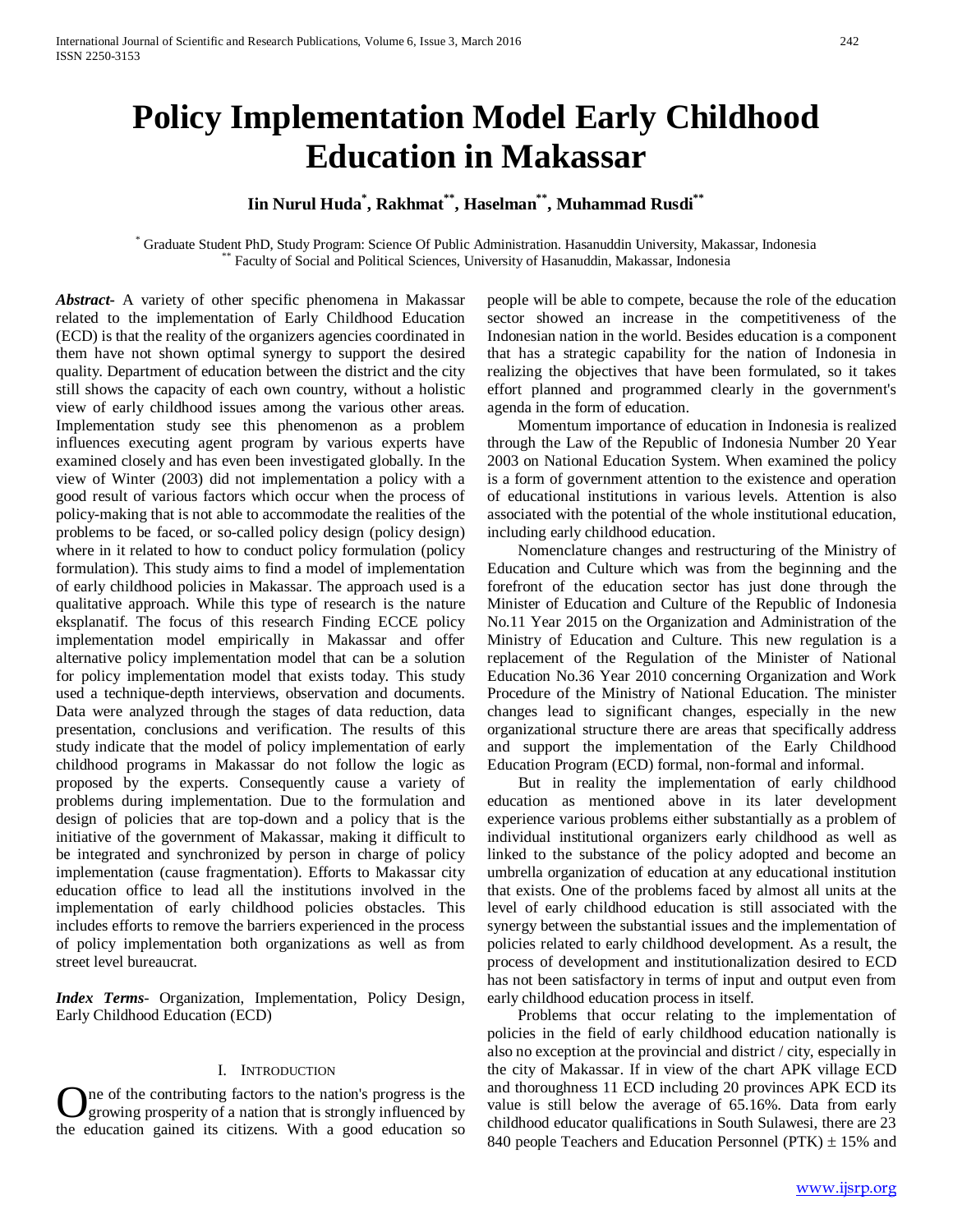37% of qualified junior high school qualified. While early childhood institutions in South Sulawesi (TK, KB, TPA, and SPS) there are about 12 526 early childhood institutions. And newly accredited only 2%.

 Special conditions of early childhood in the city of Makassar Total ECD until 2015 as many as 833 agencies with the composition of State TK 1, TK Private 354, KM 381, TPA SPS 38 and 59. The number of students that is 26 831 people. The number of teachers for the entire ECD in Makassar amounted to 1480 people. Issues that accompany the implementation of ECD in Makassar was mainly related to the quality of the provider organizations for the delivery of early childhood among 833 institutions are accredited only eight kindergarten. Eight (8) TK is accredited that is TK Rama with accreditation (A), TK Aisyah Balang boddong (B), TK Al-Azhar (B), TK Cheers (A), TK UNM (A), TK Pertiwi (A), TK Kartika Wirabuana (A), and TK Asoka (A).

 Various other specific phenomena in Makassar related to the holding of early childhood education is that the reality of the organizers agencies coordinated in them have not shown optimal synergy to support the desired quality. It can be seen that the correction and simplification of the implementation system of early childhood education in various regions have not shown optimal results. Department of education between the district and the city still shows the capacity of each own country, without a holistic view of early childhood issues among the various other areas. In other words, the implementation of early childhood education has not been realized in a shared vision among all the agencies should pay attention to its implementation. Implementation study see this phenomenon as a problem influences executing agent program by various experts have examined closely and has even been investigated globally. Mazmanian and Sabatier (1988)[1] has put the problems of the implementing agency (Street level bureaucrat) as an important factor that determines drive quality processes and the impact of public policy implementation. Similarly, Edward III (1980)[2] also emphasized the importance of considering the structural aspects of bureaucracy in the process of public policy, which can be seen in how much attention related institutions in dealing with the existing policy. Context of early childhood policies in the dimension of institutional and bureaucratic factors as alluded to by the expert colored the productivity of ECD in Makassar, so the APK ECD is not satisfactory from the standpoint of performance expected.

 Another aspect is a major problem in the implementation of the current early childhood is associated with socialization problems that have not been synergistic policies among existing ECD. Although many state policy was produced to support the implementation of early childhood education but in reality the majority of early childhood education as one of the institutions untouched and has not been touched to apply the same policy, so that the ECD with ECD other seem not uniform implementation, both the standard input, standard process and existing output. Whereas the implementation of standards as set out in the Law of national education systems is determined that the delivery unit providing education to be carried out effectively, economically and accountable. This has become one of the interesting study was mainly associated with the implementation of the many studies initiated by public policy experts as a socializing factor

policies that specify the quality of existing implementations. Hill and Hupe (2002)[3] found that the factors of policy dissemination and institutionalization of policies largely determine the quality of public policy implementation. This will be particularly interesting because socialization is observed by an assumption has not been able to be held in each unit associated with the early childhood policy issues is needed, so that the current problem of early childhood education remains a serious problem that has not achieved the expected goals.

 Overall these problems when analyzed from the point of public policy that can not be separated from the question of policy implementation. However good the policies are made when a solid between the implementation is not done properly then the policy is Merely a document that does not mean anything. According Udoji (1981)[4] : "the policy implementation is far more important than policy-making, policy just a dream or a good plan and if it is not done then only stored in the archive". In the view of the experts, not well implemented a policy that then has implications for output and outcome is not achieved not in spite of the various aspects. In the view of Winter (2003)[5] is not implemented a policy with a good result of various factors which occur when the process of policy-making that is not able to accommodate the realities of the problems to be faced, or so-called policy design (policy design) where in it related to how to conduct policy formulation (policy formulation). Policies that have been ratified by a political decision that requires a strategy as to how to implement it. At this stage of the implementation of policies that do usually many obstacles due to factors such as organizational factors, how to develop cooperation between organizations in the implementation of these policies and the behavior of the parties involved with the policies implemented (implementation process). Besides that not less often overlooked the importance and role of employees or labor that play a direct role in implementing the policies concerned, or often referred to as street-level bureaucrats (front-line workers). They are a bridge between the people (target group) with the state (government). Various picture above phenomenon prompted the authors to

further analyze the need for research on the implementation of the program of early childhood policies in Makassar. Research on early childhood education is already quite a lot, but this study uses a relatively different theoretical framework of that has been done so far is to use the theory of integrated policy reform implementation. That is the theoretical framework that uses a combination of pre-existing theory but reformulated thus better able to analyze problems in the implementation of policies carefully and proportionately based on the context in which public policy is being implemented.

# II. RESEARCH METHODS

 The study entitled Policy Implementation Model Early Childhood Education (ECD) of Makassar uses a qualitative approach to the type of research ekplanatif. The focus of this research Finding ECCE policy implementation model empirically in Makassar and offer alternative policy implementation model that can be a solution for policy implementation model that exists today. Data collection techniques using Interview techniques, while a key informant /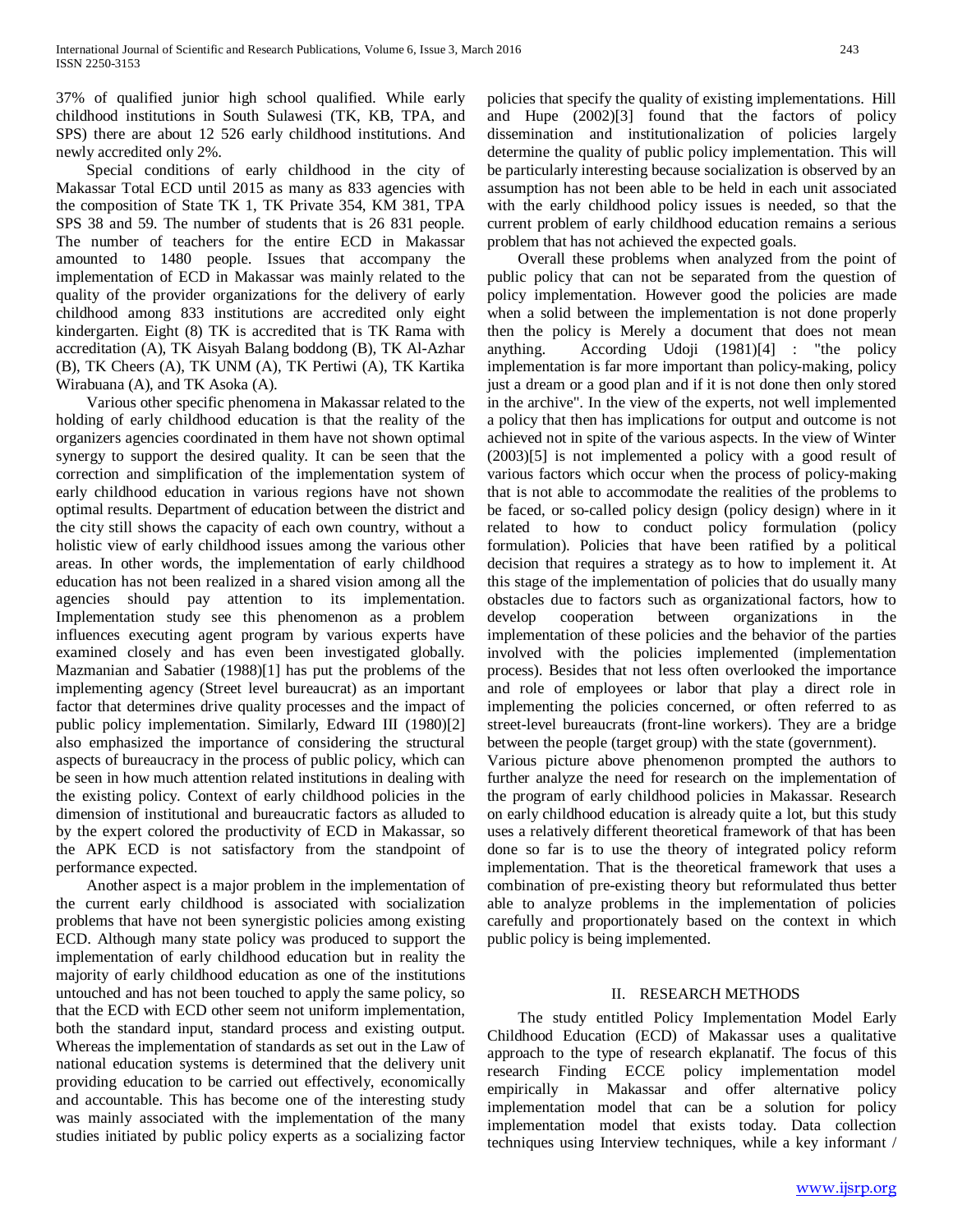key informants were: Ministry of Education and Culture of the Republic of Indonesia in Jakarta; South Sulawesi Provincial Education Department; Makassar City Department of Education; Regional Office of the Ministry of Religious Affairs in Makassar; Makassar City Health Department; The supervisor / inspector at school Makassar City Department of Education; Association of Kindergarten Teachers Indonesia (IGTKI) as the city of Makassar; Association of Teachers and Early Childhood Education Indonesia (HIMPAUDNI) as the city of Makassar; The Principal ECD Makassar City; Teachers early childhood Makassar City; and parents / guardians of students in Makassar.

# III. RESULTS AND DISCUSSION

 Why is the implementation of the policy administrationintegrative holistic early childhood in Makassar has not reached optimal goals and objectives? Based on the results of research and analysis of the information obtained can be summarized as follows :

### **A. Implementation of ECD Policy Implementation : 1) Formulation and Policy Design**.

 Policy administration ECD issued by the Government of Makassar in the form of Mayor Regulation with No. 1168/420/Kep/III/2015 should be the follow up of the policies of a higher order that Governor Regulation No. 75 of 2014 neighbor Implementation Education Program olds Early (ECD) .When this logic is referred to the formulation and design of policies issued by the government of the city of Makassar should be the major referring regulations to Governor Regulation. The Governor in Regulation clearly indicates what the role of local government district / city in the context of the implementation of early childhood. The fact that occurred in the context of formulation and implementation of early childhood policy design for the city of Makassar it specifically refers only to the Establishment of the Institute of Early Childhood Education (ECD) Aisle that Being on Urban Village / District. The impact of the design and policies issued by the Mayor of Makassar, was found to have broad implications for implementing a policy which consists of the city government of Makassar alone in this devolved to local work units that the Department of Education, less than optimal performing its duties and its obligations, especially to the community / foundation, manager of early childhood and education personnel and education, caregivers and coaches. Whereas in the Presidential and gubernatorial very clearly communicated any task for local authorities (district/city) in the implementation of early childhood education.

# **2) Relationship between the organization**.

 The successful implementation of the policy can not be separated from good relations between organizations, especially those that become partners in the implementation of the policy. Makassar City Government institutions responsible for the implementation of early childhood education as an obligation to establish such cooperation. In the execution of the field face many obstacles mainly due to two factors. First, the central government, the provinces and the Government of Makassar City has no authority in hierarchical relationship in the context of the implementation of early childhood policies. This occurs as a result of the principle of the division of authority between the central and local governments in a decentralized (local autonomy). The central government can not govern directly to local governments because local governments are not part of the organizational structure of the ministry in the center. Similarly, the city government open up part of the structure of the provincial government. Therefore, the implementation of educational affairs, each organization in the government have authority boundaries alone. So what happens, the relationship between the level of organization within the government over the chain of command but it is not a coordinated line. Because the line coordinative authority is that the policies of the Ministry of National Education and Culture was not effective in its implementation. Similarly, local governments do not feel they have an obligation to follow the policies of the central government. Second, the relationship between institutions or organizations horizontally in areas such as the ministries of religion and fellow unit area of the city of Makassar device has not been established. Each agency still feels the work program is more important than having to deal with policy / program other sectors. Especially regarding the use of the budget is often the limiting factor to the establishment of a coordination mechanism to succeed the ECD program. Other organizations do not feel the need to synergize the work program with the organization of early childhood policies for some reason it is difficult in synergy. As a result of early childhood policies that are included that implementation of early childhood policy administration can not be separated from cooperation among government agencies that did have relevance to the achievement of the goals and objectives of early childhood policies are not implemented properly.

#### **3) Street Level Bureaucrat**.

 It is undeniable that the success or failure of policy implementation process is dependent upon the direct executor of the policies implemented by the experts called by the street-level bureaucrat (implementor). The direct executors as Principal together with Management and educators, and counselors caregivers student at any time directly related to the objectives of the policy in question (target group) or students. Good understanding about the contents of the policy, high motivation, competence is good, control mechanisms appropriate, incentives fair, freedom and autonomy and discretion afforded to them in implementing the policy / program, how to foster a sense of belonging of the policy, they are involved in setting the agenda and the target or targets to be achieved from the policy, the role of leader in shaping the implementers are reliable in implementing policies and messages policy (delivery), as well as how the mechanism in assessing the performance of the executive (outputs and outcomes), is factors that should be a concern if you want an effective policy is implemented.

 The level of motivation of the street-level bureaucrat in implementing holistic early childhood policy administrationintegrative high in the city of Makassar, in particular within the framework of the interests of the organization, interaction with students and parents remain high. Control of strong leadership, especially in motivating the implementers on the ground in order to remain able to carry out their duties and functions. Leaders build in stages and control mechanisms of coordination to the subordinate line. No standards or targets that always evaluate the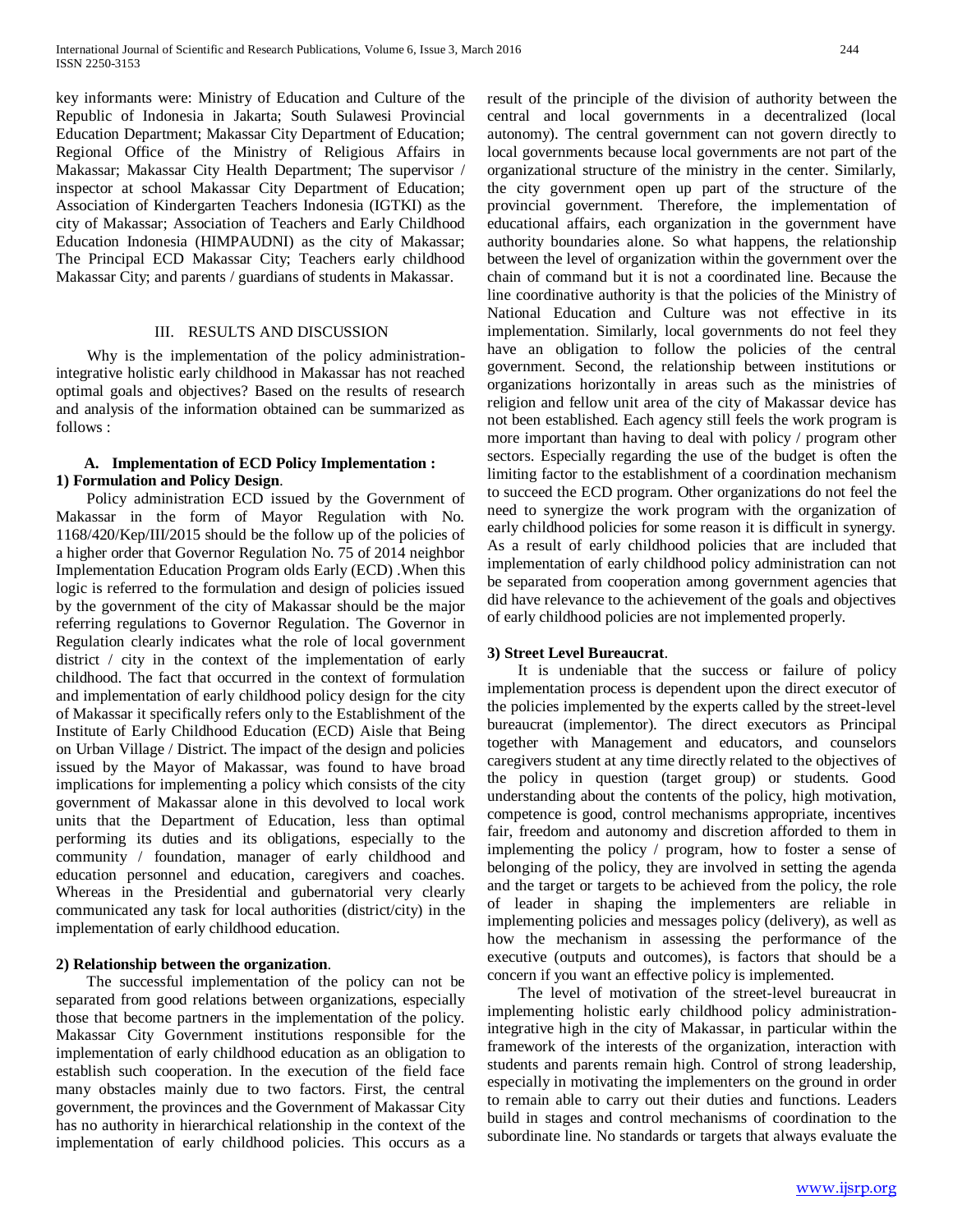level of achievement. The task given by organizations controlled by the supervisor / superintendent of schools from the Education Office of Makassar, where the default reference to the quality standards that have been set in the early childhood policies. The control mechanism of the central government to the regions, until now there is no so for areas that do not reach the target can not be sanctioned. Unless there is a control mechanism in terms of quality standards in every school assessment carried out by the National Accreditation Board which in it contains also the performance appraisal human resources. Performance is measured by the implementing mechanisms of performance evaluation and incentives for teachers and education personnel who excel.

 In the context of preparing the achievement targets, the tasks for the conduct of personnel parsed in detail. Because the preparation of tasks to be carried out also involve the implementers in the field. In the implementation of early childhood policies any executive power is given freedom but tailored to the authority possessed or their principal task saka. In the preparation of the size of the output and outcome of the policies implemented involving stakeholders such as Heads of kindergarten, early childhood providers and associations.

# **4) Output and outcome ECD Policy Implementation.**

 Output and outcome is predetermined, in which case the city of Makassar, there are two target or targets to be achieved that target by the central government that has been stated in the objectives of the ECD is holistic-integrative and quality, as well as the target or targets derived from the mayor already contained in Mayor Regulation No. 1168/420/Kep/ III /2015.

 In general, the performance of policies / programs are implemented in the city of Makassar, especially in terms of early childhood schools that have been held-integrative holistic approach is still minimal. The number of children served is still in the range of 26 831 children, which when calculated on the gross enrollment rate (GER) ranges from 87%, and for the achievement of net enrollment ratio (NER) the range of 63.50%. This figure is still to be improved considering Makassar City is a town whose economic growth rate has been about ten years above the average national growth. Similarly, the achievement of outputs and outcomes of early childhood policy administration assessed from the perspective of how the organization of early childhood education providers capable of managing the school so as to have an accredited quality standards are still too low. Among the 833 units of early childhood education, which is accredited only eight kindergarten. Even then, the value of accreditation in the school received accreditation grades A majority still use the old standard. In addition to early childhood school that gets the value of accreditation, there are also accredited school with grades B, C, and even many are not accredited.

# **B. Factors That Hinder The Achievement Of The Organization Of ECCE Policy Implementation**

 Factors that hinder the achievement of policy implementation organization of early childhood is because the standard is made still relatively new so it is still problematic in the field (running 3 years), the resources, especially teachers who are still lacking, and the majority is not competent and not in accordance with the characteristics of competency required for early childhood, Standard Operating Procedure (SOP), technical instructions, and guidelines that did not exist. Understanding the related implementing holistic-integrative policy is not good. For implementing holistic early childhood education-integrative still pose a problem because the guidelines have not been there. Changes in behavior of the executive (the implementor) policy is difficult to change, especially among teachers and education personnel. Between content and clarity with which to implement policies have not been consistent because of situation and field conditions have not been well communicated to the implementers. Cooperation between institutions responsible for the implementation of early childhood policies, especially from the government side either vertically or horizontally has not been good, the commitment among policy implementers early childhood education unit level is still low.



**Figure 1. Empirical Model of Policy Implementation of Early Childhood Education (ECD) In Makassar**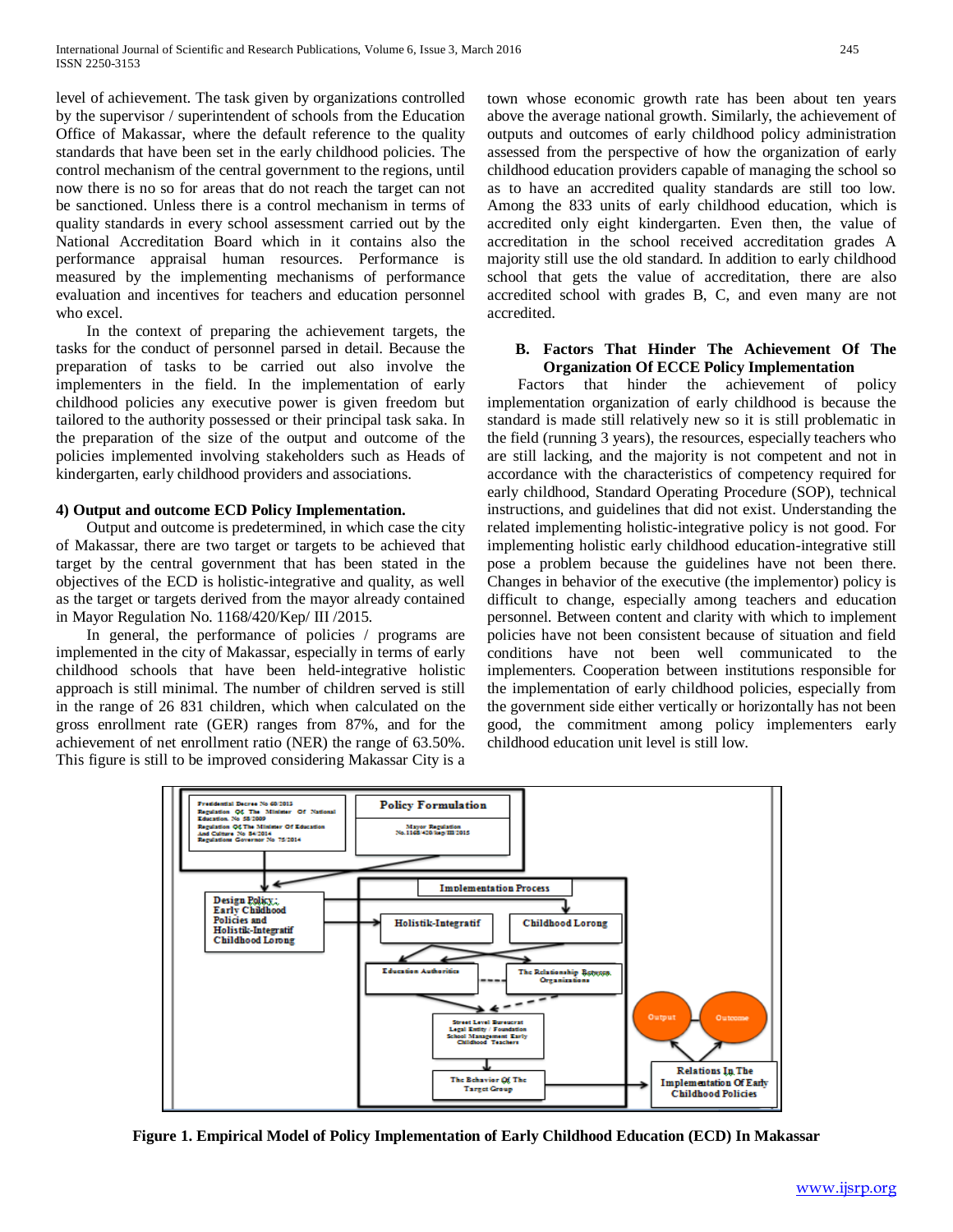# **C. Alternative Model Policy Implementation age Early Childhood Education (ECD) of Makassar**

 Policy formulation and top-down policies that is initiative of the government of Makassar should be integrated and synchronized so that the design of policies that will be implemented to a policy that no longer pose a fragmentation both in terms of policies and institutions. Education Department in the city of Makassar, which act as the lead organizer of the whole institution of integrative-holistic ECD policy should be able to establish links either to implement the policy implementers of government policies upper level (central and provincial) as well as from the Government of Makassar.

 Together with early childhood education units strategize the achievement of goals and targets early childhood. Organizations who came from Makassar city SKPD and vertical agencies in the area of Makassar help early childhood education units to achieve their targets and provide the assistance required in accordance with the legislation that has been enacted. Help monitor and evaluate the extent to which targets have been achieved education unit and provide advice for improving the achievement of the targets set.

 Barriers experienced by both organizations as well as from street level bureaucrat pursued addressed by the Law Firm / Foundation and supported by the government as the Pembina units of early childhood education.



**Figure 2. Alternative Model Policy Implementation Age Early Childhood Education (ECD) Of Makassar**

#### IV. CONCLUSION

 Based on the findings and discussion, the following conclusions are described on policy implementation model of early childhood programs in Makassar do not follow the logic as proposed by the experts. Consequently cause a variety of problems during implementation. Due to the formulation and design of policies that are top-down and a policy that is the initiative of the government of Makassar, making it difficult to be integrated and synchronized by Person in charge policy implementation (cause fragmentation). Efforts to Makassar city education office to lead all the institutions involved in the implementation of early childhood policies obstacles. This includes efforts to remove the barriers experienced in the process of policy implementation both organizations as well as from street level bureaucrat.

#### **REFERENCES**

- [1] Mazmanian, Daniel A. And Sabatier, Paul (eds). 1981. Effective Policy Implementation. Lexington, MA: Lexington Books.
- [2] Edwards III, George C. 1980. Implementing Public Policy, Congressional Quarterly Press, Washington.
- [3] Hill, M. and Hupe, P. 2002.Implementing public policy, London: Sage Publications.
- [4] Udoji, Chief J.O. 1981. The African Public Servant as a Public Policy in Africa, Addis Abeba: African Association for Public Administration and Management.
- [5] Winter, C.Soren. 2003. Implementation Perspectives: Status and Reconsideration. Handbook of Public Administration, ed. B Guy Peters & Jon Pierre. London: Sage Publication.

#### **AUTHORS**

**First Author :** Iin Nurul Huda : Graduate Student PhD, Study Program : Science Of Public Administration, Hasanuddin